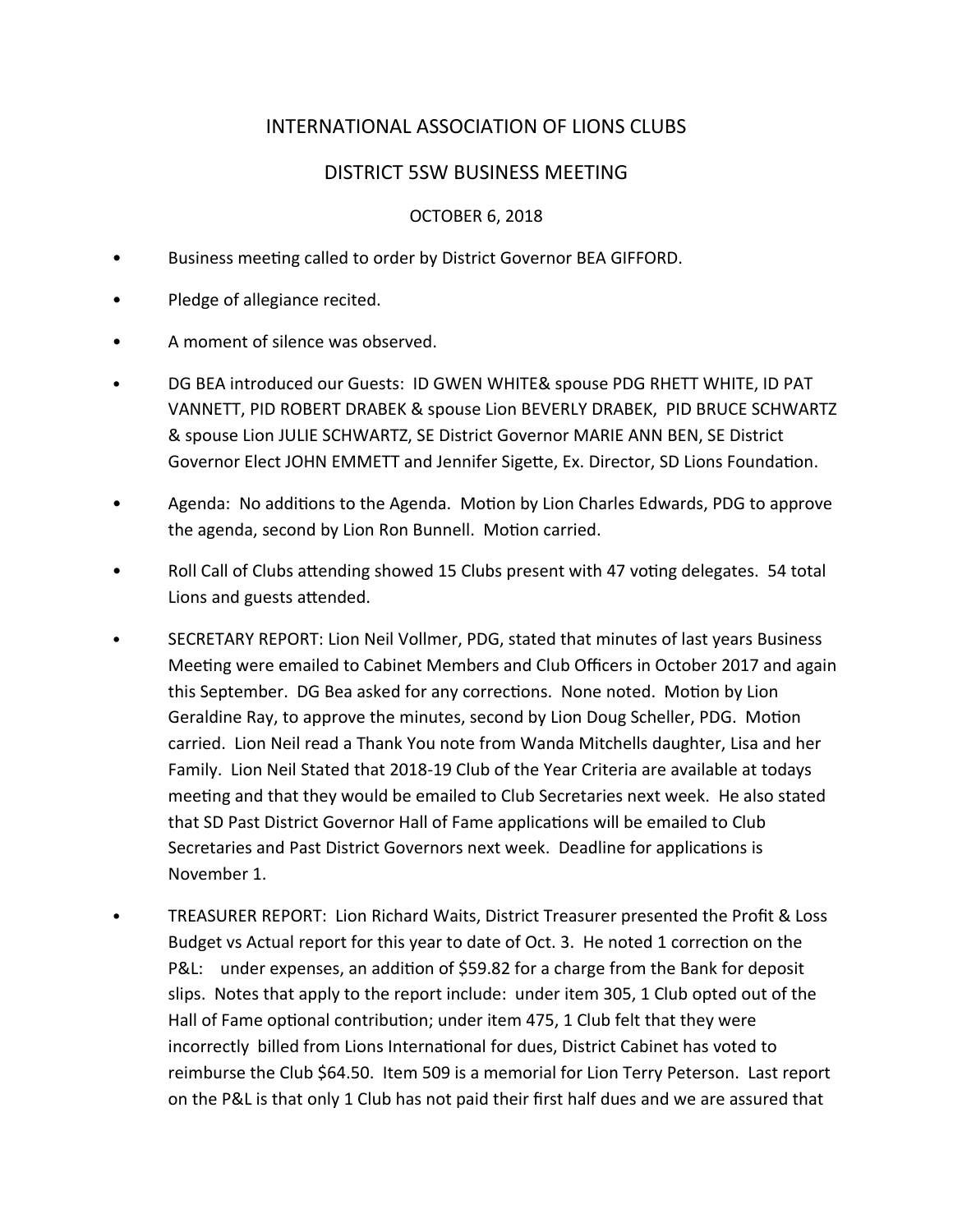that is an oversight and will be corrected at their next meeting. Motion by Lion Linda Vollmer, 1<sup>st</sup> VDG to approve the report and file for audit, second by Lion Robert Drabek, PID. Motion carried.

- DISTRICT GOVERNORS REPORT: District Governor Bea stated that their trip to the International Convention in Las Vegas was a wonderful experience. She stated that the Convention really shows how International our organization is with all of the different clothing that Lions wear representing their Country or Region. She was honored to witness the swearing in of the First Female Lions International President, Lion Gudrun Yngvadottir. In her address, President Yngvadottir challenged attendees to chart a new course in Service and Membership. She feels that there are winds of change in the World and Lions can be part of that change. DG Bea is starting her Club Visitations. Looking back a few years, she remembers how impressed she was with PDG Kens Club visits, hearing about all of the activities that Clubs do. Her recent accident has slowed her down with her early visitations, but that she will be making up for lost time. She asked that everyone consider where a new Club could be started—Family Clubs, Cyber Clubs, Business Clubs, Branch Clubs, etc. We have many options for starting new Clubs. DG Bea noted that IP Ynvadottir is stressing that we increase our number and percentage of Female Lions. She noted that the number of Female Lions is increasing, but there is still plenty of room for more ladies to join. DG Bea noted the number of Leo Club Members who were attending the Fall Rally and Thanked them and she recognized that the Leos is where our future lies.
- CABINET COMMITTEE CHAIRPERSONS REPORTS:

ADMINISTRATIVE COMMITTEE:  $1<sup>st</sup>$  VDG Linda Vollmer began by her report by borrowing IPDG Tim Browns statement: "It's a great day to be a Lion".

Fall Rally: Hill City Lion and Fall Rally Chairperson Bob Lowrey informed us that there were 68 Lions Club Members who pre-registered and that there are several walk in registrations. He welcomed everyone to Fall Rally. He Thanked everyone who has worked on the Fall Rally Committee.

Audit: For reports, she reported that Lion Rick Brady has completed the audit of the 2017-18 Treasures books and found no discrepancies.

Information Technology: Lion Ted Pukas, PDG, has posted minutes of the Cabinet meetings and the District Business Meetings on the District web page. He encourages Clubs to send him their Club events, especially those showing Club Action.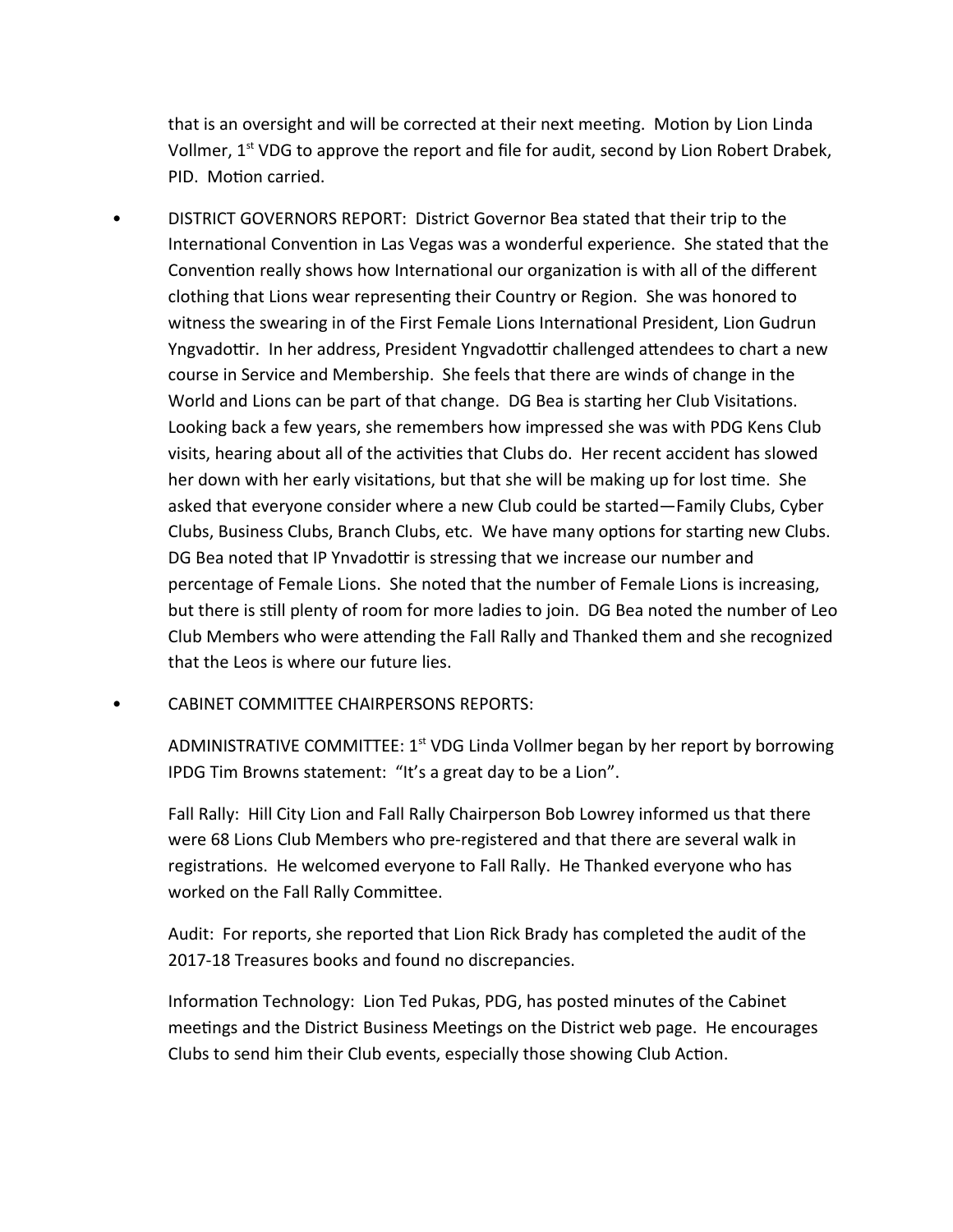Youth: Lion Nathan Chicoine reported that he has reserved Storm Mountain Camp as the location for the 2021 Youth Exchange Camp in 5SW.

Global Service: Lion Tim Brown, IPDG, reports that he has accepted the appointment as 5SW Global Service Chairperson and that he will present more information in the afternoon program.

Global Membership: Chairperson Lion Ken Wetz, PCC, reported that we currently have 33 Clubs with 787 members. This is down 18 members from 1 year ago. Ipswich is the only Club with a positive growth so far this Lions year with a plus 1. He is encouraging Clubs to contact the drops and ask them to consider re-joining. It does work. Lion Ken did exactly that recently for the Newell Lions Club and re-instated a drop. His reason was that he just couldn't attend meetings regularly and Lin Ken responded by stating that Club meeting attendance is not the only way to serve our Community. Helping at Activities is a great way to be a Lion. Further, Lion Ken stated that if every one of our 33 Clubs would add just 1 new member then we would be a positive 15 members. He reminded us that Membership starts with each of us. Lastly, he will be scheduling Guiding Lion Workshops around the District. These workshops are a super refresher course on the wonders of Lions. These will be in the evenings and last no more than a couple of hours.

SERVICE COMMITTEE: 2<sup>nd</sup> VDG Richard Waits presented these reports.

Newsletter Chair: District Governor Bea is working on options for a newsletter again.

Leader Dog Chair: Lion Donna Wetz reported that she has recently sent a letter to all Clubs Presidents asking their Club to consider a donation to Leader Dog. She plans to contact the Club Secretaries soon, also, with the same message. She is willing to do Club Visits to spread the message of Leader Dog. She can also get Leader Dog placemats, pens and pencils for Club use. Please allow about 3 weeks for delivery.

Peace Poster Chair: Lion Geraldine Ray reported that she will be sending information to Clubs on the deadlines that apply to Peace Poster.

Leos and Opportunity for Youth Chair: As noted earlier, Lion Nathan Chicoine has contracted with Storm Mountain Camp for the 2021 Youth Exchange Camp. Dates will be July 18-24. For Leo Clubs, he reports that he would still like to start a LEO Club in Rapid City and that if anyone has a suggestion on where, he would like to talk with them. He reminded Lions Clubs and Youth of the Scholarships that MD5 has for one of our Multiple District young people who would like to go to an International Camp. He has the full information.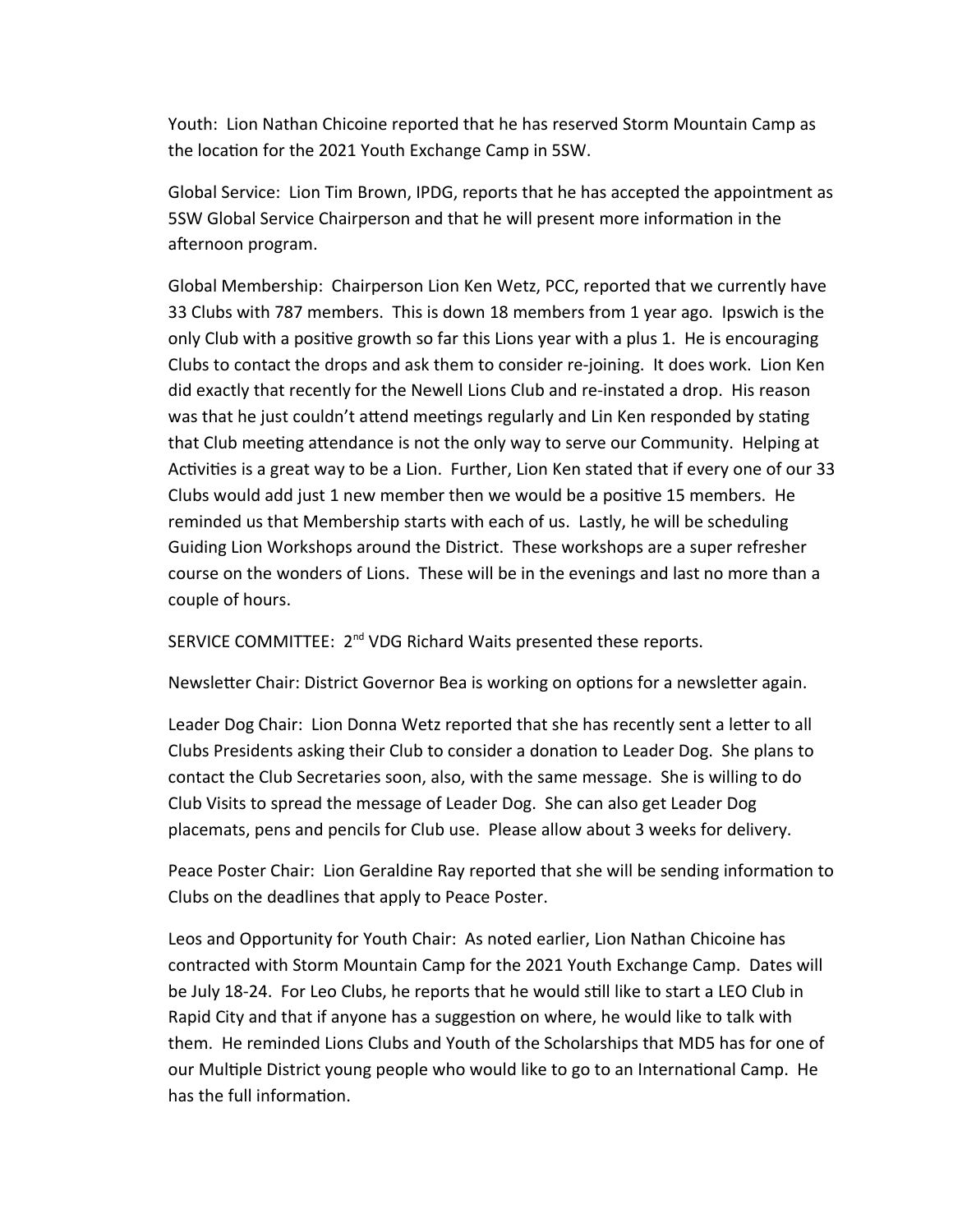Environmental Chair: Lion Ken Miller has a tour of the Sanford Lab in Lead set for this Friday, October 12. Meet at the Visitor Center at 9:00.

Childhood Cancer: There was an excellent program on Childhood Cancer this morning to kick off our Rally.

REGION CHAIRPERSON: Lion Jim Treloar noted, also, that our Districts number 1 challenge is membership. Jim announced that he will be the one working on next years Lions Clubs Directory and noted that updating telephone numbers and email addresses will be a real focus.

### OLD BUSINESS:

YOUTH EXCHANGE CAMP UPDATE: Reports given earlier. However, it was noted that only 3 youth from South Dakota attended the 2018 Youth Exchange Camp in Sioux Falls this past Summer. And that all 3 were from 5SW.

USA/CANADA FORUM: 1<sup>st</sup> VDG Linda Vollmer attended the Forum recently. She stated that she was very impressed with the Seminars. There was such a large variety of Seminars, about 80 different ones. And, there were only 10 time slots for Seminars in the 2 days. During President Yngvadottirs presentation, she announced that Clubs who reach 50% of their total membership as women will receive special recognition this year. Lion Linda stated that attendees were told that the new Lions web page, named "My Lion" will be up and running about November. Lion Linda thanked the District for the financial help to attend.

#### NEW BUSINESS:

 FALL RALLY DATE CHANGES: District Governor Bea informed Club Members that there has been some discussion between 5SW and 5SE about switching the State Convention to a Fall time period. This would require a change in our District By Laws concerning the Fall Rally. And this would be true in SE, also. The subject has come up because of the dwindling number of Lions attending the Sate Convention and a similar drop in attendance at the Fall Rally. The thought shared has been that having the State Convention in October could increase attendance. In addition, with increasing costs to attend conventions, Members may be in the situation of picking and choosing what to attend. It is felt by some that attendance by younger, middle aged Members could increase with this change. DG Bea announced that a resolution had been passed at the Cabinet Meeting that 5SW continue to explore the possibility of bringing forth a change in the State Convention and Fall Rally. A comment was made that Conventions need to be fun, if we wish to attract younger members. 5SE District Governor Marie Ann Ben addressed us and stated that the SE Cabinet passed a similar resolution. At their District Business meeting, they tabled the issue in order to talk with Clubs about the proposal and re-visit the issue at their Business meeting during the January State Convention. SE  $1^{st}$  VDG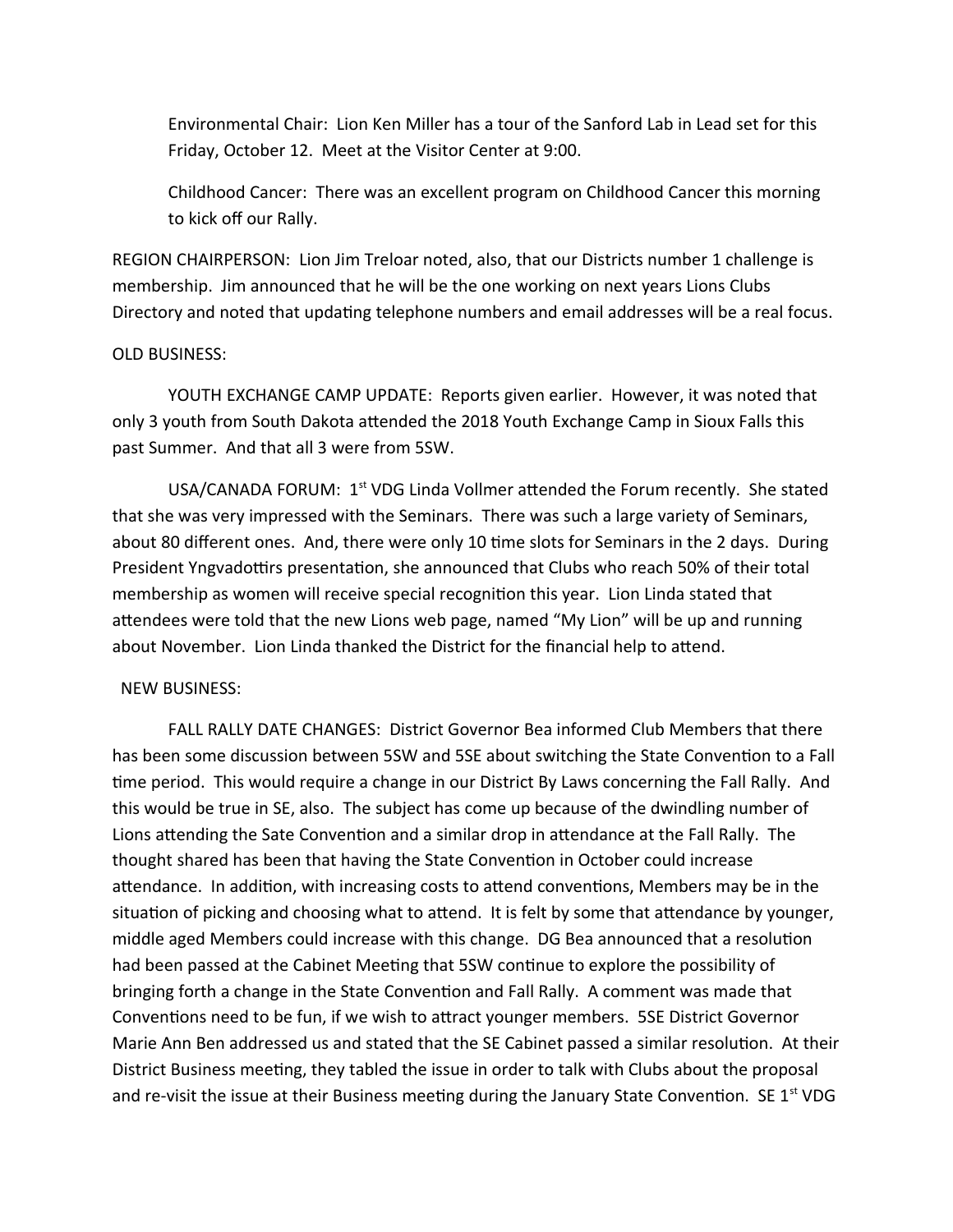JOHN EMMETT presented his thoughts. Because of both of our District By Laws, a change would take about 2 years to initiate.

LIONS NEWSLETTER: DG Bea informed the Lions that the options, as of today, are probably for a 5SW Lion to step forward and volunteer to be the Editor. Or, to consider the thought of the SD Lions Foundation Board of Directors to publish a Statewide Lions Magazine/Newsletter. DG Bea asked the Lions Foundation CEO Jennifer Sigette to bring us up to date on the Foundations thinking. Jennifer stated that there has been some discussion, by the Board, of re-starting a Magazine/Newsletter that the Districts could use for getting their information out to Club Members. The Dakota Lions Sight and Health is agreeable to joining an effort. Jennifer said that they are looking to a January 2019 start time. She stated that the Foundation will be starting a Statewide Newsletter, whether by themselves or with the Districts and Eye Bank. She sees the Newsletter as a Membership tool. Motion by Lion Ken Wetz to authorize the District Governor Team to act as a committee to work with the SD Lions Foundation to make the newsletter a reality. Second by Lion Dick Waits. Motion carried.

NOMINATION FOR DISTRICT GOVERNOR: Lion Ken Wetz nominated Lion Linda Vollmer for the position of District Governor Elect for 2018-2019. Second by Lion Charles Edwards. Lion Linda Vollmer was elected.

NOMINATIONS FOR 1<sup>st</sup> VICE DISTRICT GOVERNOR: Lion Ken Gifford nominated Lion Richard Waits for the position of  $1<sup>st</sup>$  Vice District Governor Elect for 2018-2019. Lion Gifford stated that Lion Richard has been an active Lions Member and has served on all of the necessary positions to qualify for the position. Second by Lion Francis Waits. Lion Richard Waits was elected.

NOMINATION FOR 2<sup>nd</sup> VICE DISTRICT GOVERNOR: Lion Gary Watzel of the Pierre/Ft. Pierre Lions Club nominated Lion Geraldine Ray for the position of 2<sup>nd</sup> Vice District Governor Elect for 2018-2019. He stated that she has been an active member of their Club, has worked on most all of the Clubs projects, has served on the SD Lions Foundation Board and has served on all of the necessary positions to qualify her for the position. Second by Lion Jim Treloar. Lion Geraldine Ray was elected.

ELECTION: Lion Nathan Wetz moved that nominations cease and ballots be cast. Second by Lion Neil Vollmer.

Ballots were handed out and, upon counting, all candidates were declared elected unanimously. Motion by Lion Gary Watzel that the ballots be destroyed, second by Lion Robert Drabek. Motion carried.